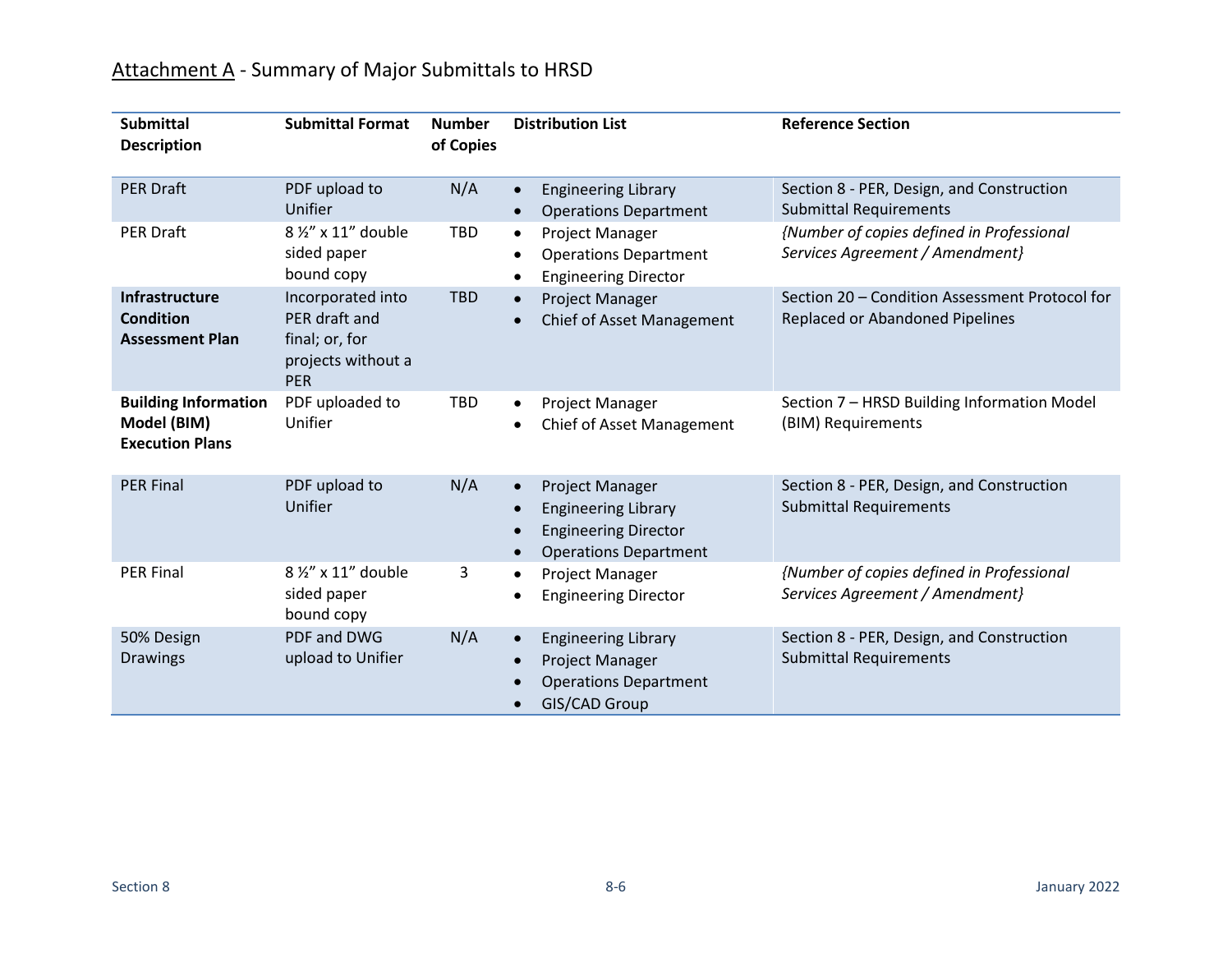| <b>Submittal</b><br><b>Description</b>                          | <b>Submittal Format</b>                                                                                                                  | <b>Number</b><br>of Copies | <b>Distribution List</b>                                                                                                                                                                               | <b>Reference Section</b>                                                     |
|-----------------------------------------------------------------|------------------------------------------------------------------------------------------------------------------------------------------|----------------------------|--------------------------------------------------------------------------------------------------------------------------------------------------------------------------------------------------------|------------------------------------------------------------------------------|
| 50% Design<br><b>Drawings</b>                                   | Full size and/or<br>true half scale<br>prints                                                                                            | <b>TBD</b>                 | Project Manager<br>$\bullet$<br>Chief of D&C<br><b>Operations Department</b><br>Support System<br>$\circ$<br>Manager (2 copies)<br>Chief of Electrical and<br>$\circ$<br>Instrumentation (5<br>copies) | {Number of copies defined in Professional<br>Services Agreement / Amendment} |
| 50% Design<br><b>Seamless AutoCAD</b><br>file (Linear projects) | AutoCAD dwg<br>upload to Unifier                                                                                                         | N/A                        | GIS/CAD Group                                                                                                                                                                                          | Section 8 - PER, Design, and Construction<br><b>Submittal Requirements</b>   |
| 50% Design BIM<br>(Vertical projects)                           | Revit .rvt upload<br>to BIM360 or<br>other approved<br>method as<br>identified in the<br><b>BIM Execution</b><br>Plan                    | N/A                        | Project Manager<br>GIS/CAD Group                                                                                                                                                                       | Section 7 - BIM Requirements                                                 |
| 90% Design<br><b>Drawings</b>                                   | PDF and DWG<br>upload to Unifier<br>(linear projects).<br>Revit upload to<br>BIM 360 or other<br>approved method<br>(vertical projects). | N/A                        | <b>Engineering Library</b><br>$\bullet$<br>Project Manager<br><b>Operations Department</b><br><b>GIS/CAD Group</b>                                                                                     | Section 8 - PER, Design, and Construction<br><b>Submittal Requirements</b>   |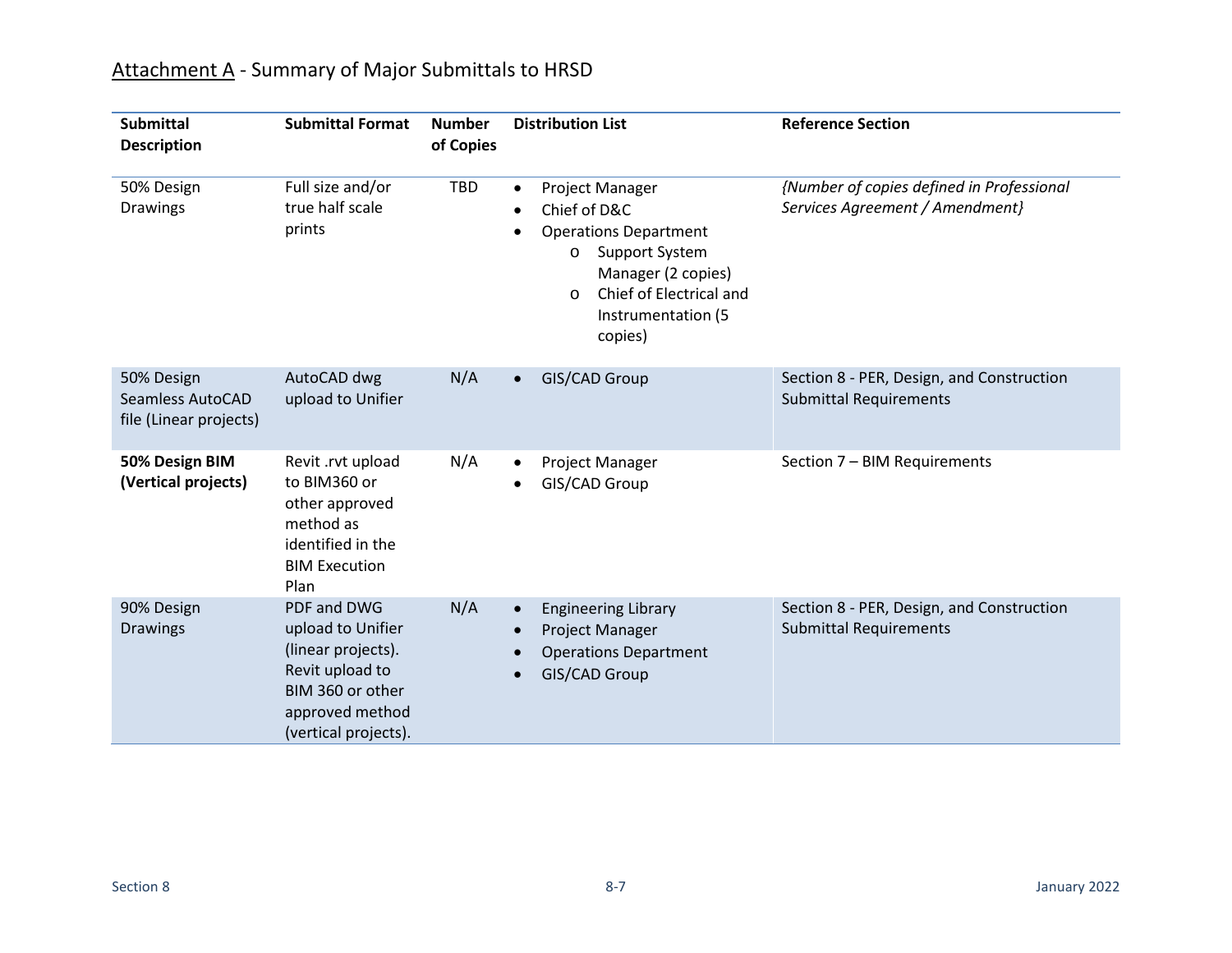| <b>Submittal</b><br><b>Description</b> | <b>Submittal Format</b>                                                                                                                  | <b>Number</b><br>of Copies | <b>Distribution List</b>                                                                                                                                                                   | <b>Reference Section</b>                                                                                   |
|----------------------------------------|------------------------------------------------------------------------------------------------------------------------------------------|----------------------------|--------------------------------------------------------------------------------------------------------------------------------------------------------------------------------------------|------------------------------------------------------------------------------------------------------------|
| 90% Design<br><b>Drawings</b>          | Full size and/or<br>true half scale<br>prints                                                                                            | <b>TBD</b>                 | Project Manager<br>Chief of D&C<br><b>Operations Department</b><br><b>Support System</b><br>O<br>Manager (2 copies)<br>Chief of Electrical and<br>$\circ$<br>Instrumentation (5<br>copies) | {Number of copies defined in Professional<br>Services Agreement / Amendment}                               |
| 90% Design<br>Specifications           | PDF upload to<br>Unifier                                                                                                                 | N/A                        | <b>Engineering Library</b><br><b>Project Manager</b><br><b>Operations Department</b>                                                                                                       | Section 8 - PER, Design, and Construction<br><b>Submittal Requirements</b>                                 |
| 90% Design<br>Specifications           | 8 1/2" x 11" double<br>sided paper<br>bound copy                                                                                         | <b>TBD</b>                 | Project Manager<br>Chief of D&C<br><b>Operations Department</b><br>Support System<br>O<br>Manager (2 copies)<br>Chief of Electrical and<br>O<br>Instrumentation (5<br>copies)              | {Number of copies defined in Professional<br>Services Agreement / Amendment}                               |
| 100% Design<br><b>Drawings</b>         | PDF and DWG<br>upload to Unifier<br>(linear projects).<br>Revit upload to<br>BIM 360 or other<br>approved method<br>(vertical projects). | N/A                        | <b>Engineering Library</b><br>Project Manager<br><b>Operations Department</b><br><b>GIS/CAD Group</b>                                                                                      | Section 8 - PER, Design, and Construction<br><b>Submittal Requirements</b><br>Section 7 - BIM Requirements |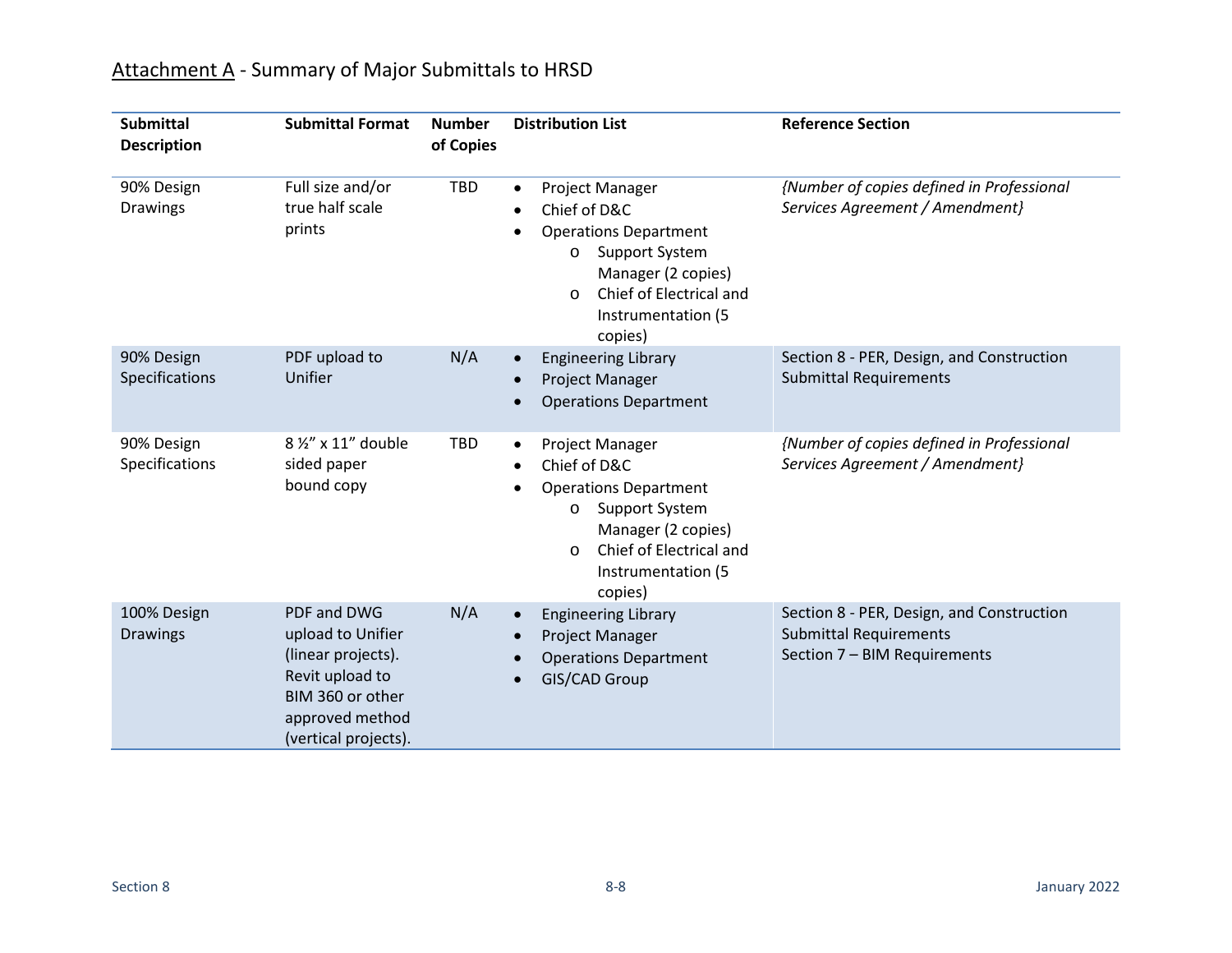| <b>Submittal</b><br><b>Description</b>                                                                                                                | <b>Submittal Format</b>                          | <b>Number</b><br>of Copies | <b>Distribution List</b>                                                                                                                                                                               | <b>Reference Section</b>                                                     |
|-------------------------------------------------------------------------------------------------------------------------------------------------------|--------------------------------------------------|----------------------------|--------------------------------------------------------------------------------------------------------------------------------------------------------------------------------------------------------|------------------------------------------------------------------------------|
| 100% Design<br>Drawings                                                                                                                               | Full size and/or<br>true half scale<br>prints    | <b>TBD</b>                 | Project Manager<br>$\bullet$<br>Chief of D&C<br><b>Operations Department</b><br>Support System<br>$\circ$<br>Manager (2 copies)<br>Chief of Electrical and<br>$\circ$<br>Instrumentation (5<br>copies) | {Number of copies defined in Professional<br>Services Agreement / Amendment} |
| 100% Design<br>Specifications                                                                                                                         | PDF upload to<br>Unifier                         | N/A                        | <b>Engineering Library</b><br>$\bullet$<br><b>Project Manager</b><br>$\bullet$<br><b>Operations Department</b><br>$\bullet$                                                                            | Section 8 - PER, Design, and Construction<br><b>Submittal Requirements</b>   |
| 100% Design<br>Specifications                                                                                                                         | 8 1/2" x 11" double<br>sided paper<br>bound copy | <b>TBD</b>                 | Project Manager<br>$\bullet$<br>Chief of D&C<br><b>Operations Department</b><br>Support System<br>$\circ$<br>Manager (2 copies)<br>Chief of Electrical and<br>$\circ$<br>Instrumentation (5<br>copies) | {Number of copies defined in Professional<br>Services Agreement / Amendment} |
| <b>Operation &amp;</b><br><b>Maintenance</b><br><b>Manual Equipment</b><br>List - Exhibit C1<br>(Review / Approval)<br>at 100% Design<br><b>Stage</b> | Excel upload to<br>Unifier                       |                            | Project Manager<br><b>Asset Management</b><br><b>Operations Department</b>                                                                                                                             | Section 8 - PER, Design, and Construction<br><b>Submittal Requirements</b>   |
| <b>Bid Documents</b><br>(Drawings)                                                                                                                    | PDF upload to<br>Unifier                         | N/A                        | <b>Engineering Library</b><br>Project Manager                                                                                                                                                          | Section 8 - PER, Design, and Construction<br><b>Submittal Requirements</b>   |
| <b>Bid Documents</b><br>(Drawings)                                                                                                                    | Full size prints                                 | $\overline{2}$             | Project Manager<br>Chief of D&C                                                                                                                                                                        | {Number of copies defined in Professional<br>Services Agreement / Amendment} |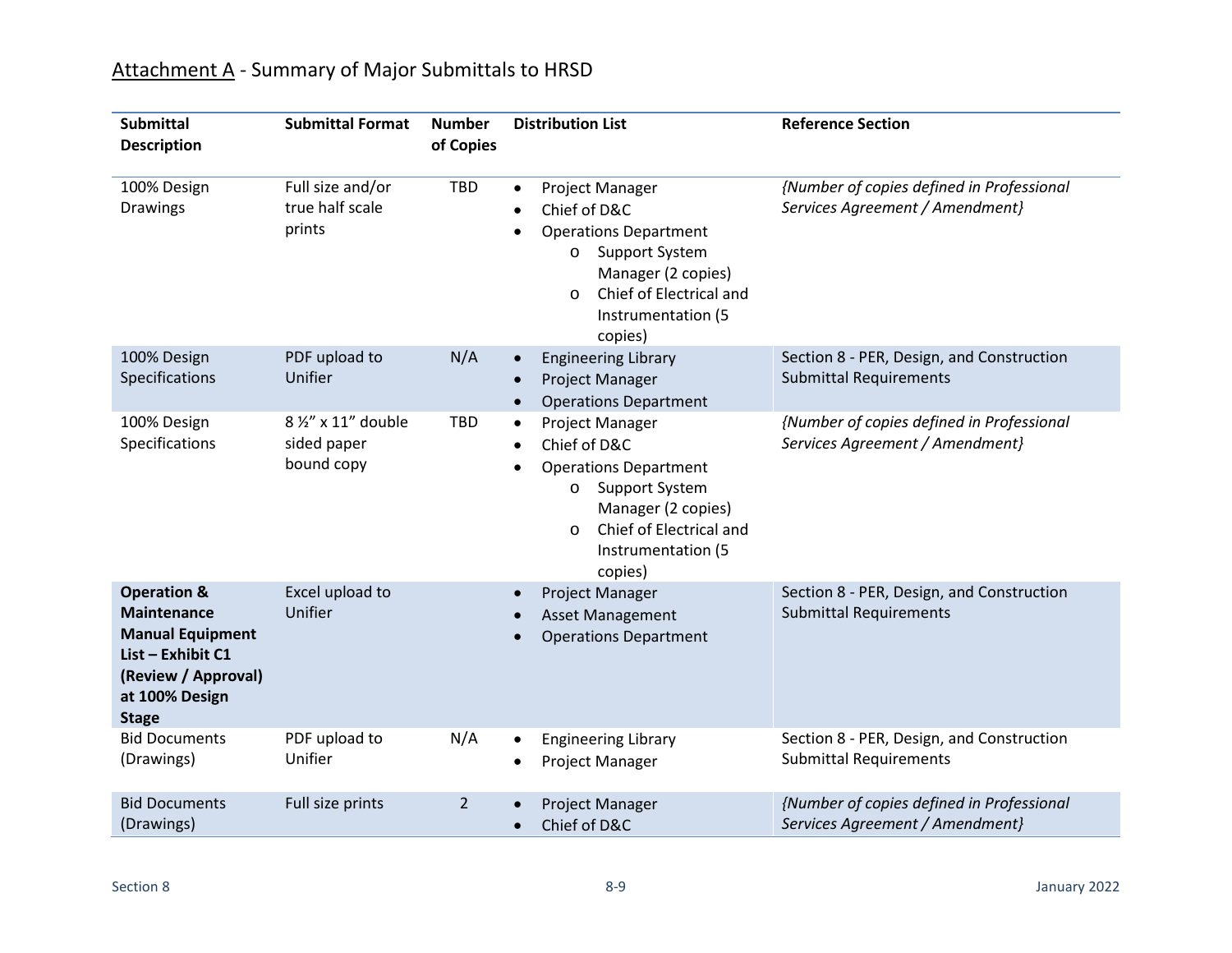| <b>Submittal</b><br><b>Description</b>                                                                   | <b>Submittal Format</b>                                                                                                                  | <b>Number</b><br>of Copies | <b>Distribution List</b>                                                                                                 | <b>Reference Section</b>                                                                                                                                 |
|----------------------------------------------------------------------------------------------------------|------------------------------------------------------------------------------------------------------------------------------------------|----------------------------|--------------------------------------------------------------------------------------------------------------------------|----------------------------------------------------------------------------------------------------------------------------------------------------------|
| <b>Bid Documents</b><br>(Specifications)                                                                 | PDF upload to<br>Unifier                                                                                                                 | N/A                        | <b>Engineering Library</b><br>$\bullet$<br>Project Manager                                                               | Section 8 - PER, Design, and Construction<br><b>Submittal Requirements</b>                                                                               |
| <b>Bid Documents</b><br>(Specifications)                                                                 | 8 1/2" x 11" double<br>sided paper<br>bound copy                                                                                         | $\overline{2}$             | <b>Contract Specialist</b><br>Project Manager                                                                            | {Number of copies defined in Professional<br>Services Agreement / Amendment}                                                                             |
| Conformed<br>Documents<br>(Drawings)                                                                     | PDF upload to<br>Unifier                                                                                                                 | N/A                        | <b>Engineering Library</b><br>$\bullet$<br>Project Manager<br>GIS/CAD Group<br>$\bullet$<br><b>Operations Department</b> | Section 16 - Preparation of and format for<br><b>Conformed Documents</b><br>{Number of copies defined in Professional<br>Services Agreement / Amendment} |
| Conformed<br>Documents<br>(Drawings)                                                                     | Full size and/or<br>true half scale<br>prints                                                                                            | <b>TBD</b>                 | <b>Operations Department</b><br>Full size set for<br>$\circ$<br><b>Electrical staff</b>                                  | Section 16 - Preparation of and format for<br><b>Conformed Documents</b>                                                                                 |
| Conformed<br><b>Documents</b><br>(Seamless AutoCAD<br>file with identified<br>Valve Guide<br>boundaries) | AutoCAD DWG<br>upload to Unifier<br>(linear projects).<br>Revit upload to<br>BIM 360 or other<br>approved method<br>(vertical projects). | N/A                        | GIS/CAD Group<br>$\bullet$                                                                                               | Section 8 - PER, Design, and Construction<br><b>Submittal Requirements</b><br>Section 7 - BIM Requirements                                               |
| Conformed<br>Documents<br>(Specifications)                                                               | PDF upload to<br>Unifier                                                                                                                 | N/A                        | <b>Engineering Library</b><br>$\bullet$<br>Project Manager<br><b>Operations Department</b><br>$\bullet$                  | Section 16 - Preparation of and format for<br><b>Conformed Documents</b>                                                                                 |
| Conformed<br>Documents<br>(Specifications)                                                               | 8 1/2" x 11" double<br>sided paper<br>bound copy                                                                                         | <b>TBD</b>                 | Project Manager<br>$\bullet$<br>Admin<br><b>Operations Department</b><br>Chief of D&C<br>$\bullet$                       | Section 16 - Preparation of and format for<br><b>Conformed Documents</b><br>{Number of copies defined in Professional<br>Services Agreement / Amendment} |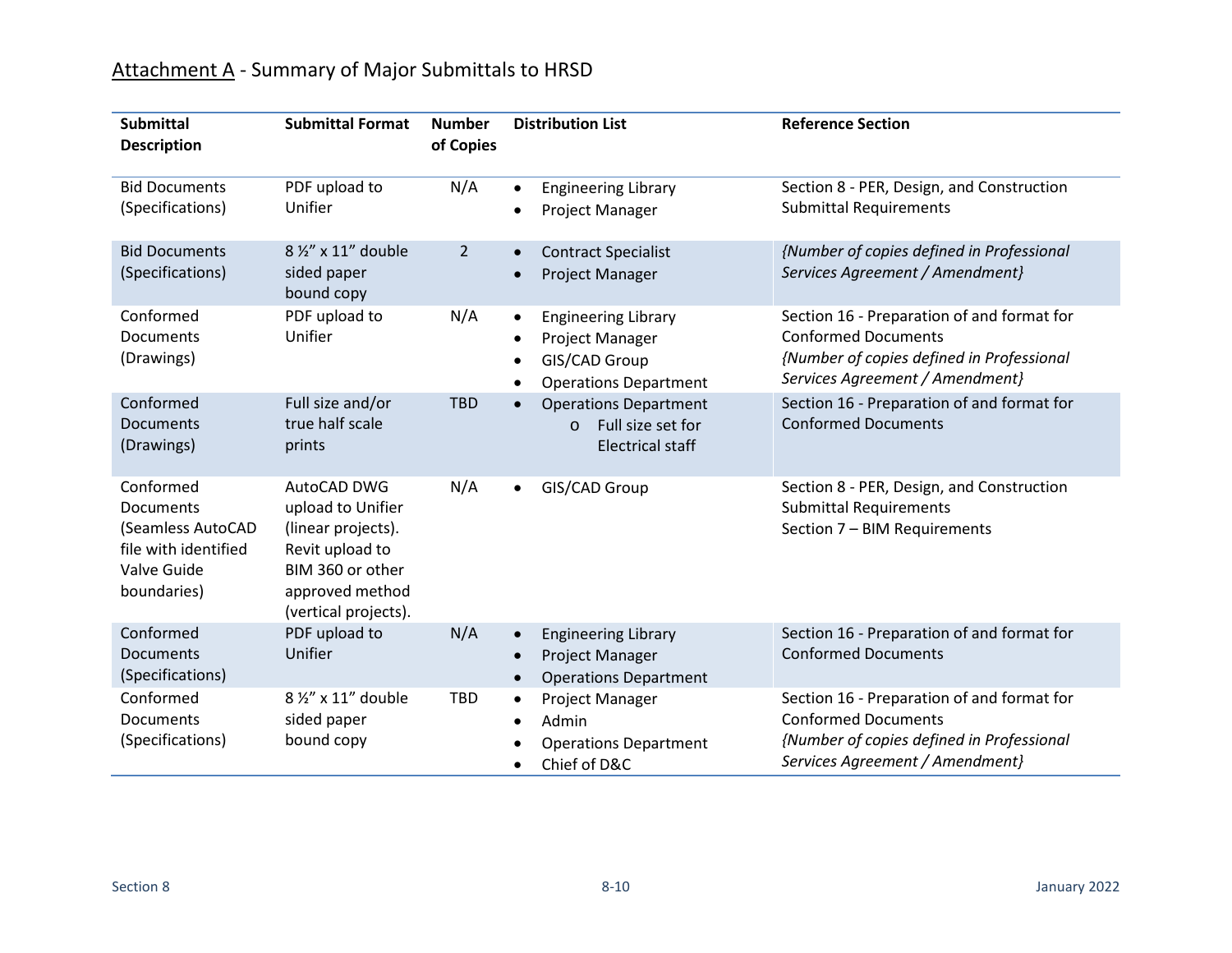| <b>Submittal</b><br><b>Description</b>                                                                                                           | <b>Submittal Format</b>                                              | <b>Number</b><br>of Copies | <b>Distribution List</b>                                                                                                                                              | <b>Reference Section</b>                                                                                                                                 |
|--------------------------------------------------------------------------------------------------------------------------------------------------|----------------------------------------------------------------------|----------------------------|-----------------------------------------------------------------------------------------------------------------------------------------------------------------------|----------------------------------------------------------------------------------------------------------------------------------------------------------|
| <b>Shop Drawings</b><br>(Review / Approval)                                                                                                      | PDF of each<br>submitted shop<br>drawing upload to<br>Unifier        | N/A                        | Project Manager                                                                                                                                                       | Section 8 - PER, Design, and Construction<br><b>Submittal Requirements</b>                                                                               |
| Operation &<br>Maintenance<br>Manuals (Review /<br>Approval)                                                                                     | PDF of each<br>submitted shop<br>drawing upload to<br>Unifier        | N/A                        | Project Manager<br>$\bullet$                                                                                                                                          | Section 8 - PER, Design, and Construction<br><b>Submittal Requirements</b>                                                                               |
| Equipment Record-<br>Exhibits C2 and C3<br>(Review / Approve)<br><b>Shop Drawing</b><br>(approved<br>submittals at<br>Substantial<br>Completion) | Excel of each<br>submitted O&M<br>Manual<br>PDF on portable<br>media | $\mathbf{1}$               | <b>Asset Management</b><br><b>Operations Department</b><br>Chief of Interceptor System or<br>Treatment<br>Support System Manager<br><b>Treatment Process Engineer</b> | Section 8 - PER, Design, and Construction<br><b>Submittal Requirements</b><br>Section 8 - PER, Design, and Construction<br><b>Submittal Requirements</b> |
| Operation &<br>Maintenance<br>Manuals (approved<br>submittals at<br>Substantial<br>Completion)                                                   | PDF on portable<br>media                                             | 1                          | Chief of Interceptor System or<br>٠<br>Treatment<br>Support System Manager<br><b>Treatment Process Engineer</b>                                                       | Section 8 - PER, Design, and Construction<br><b>Submittal Requirements</b>                                                                               |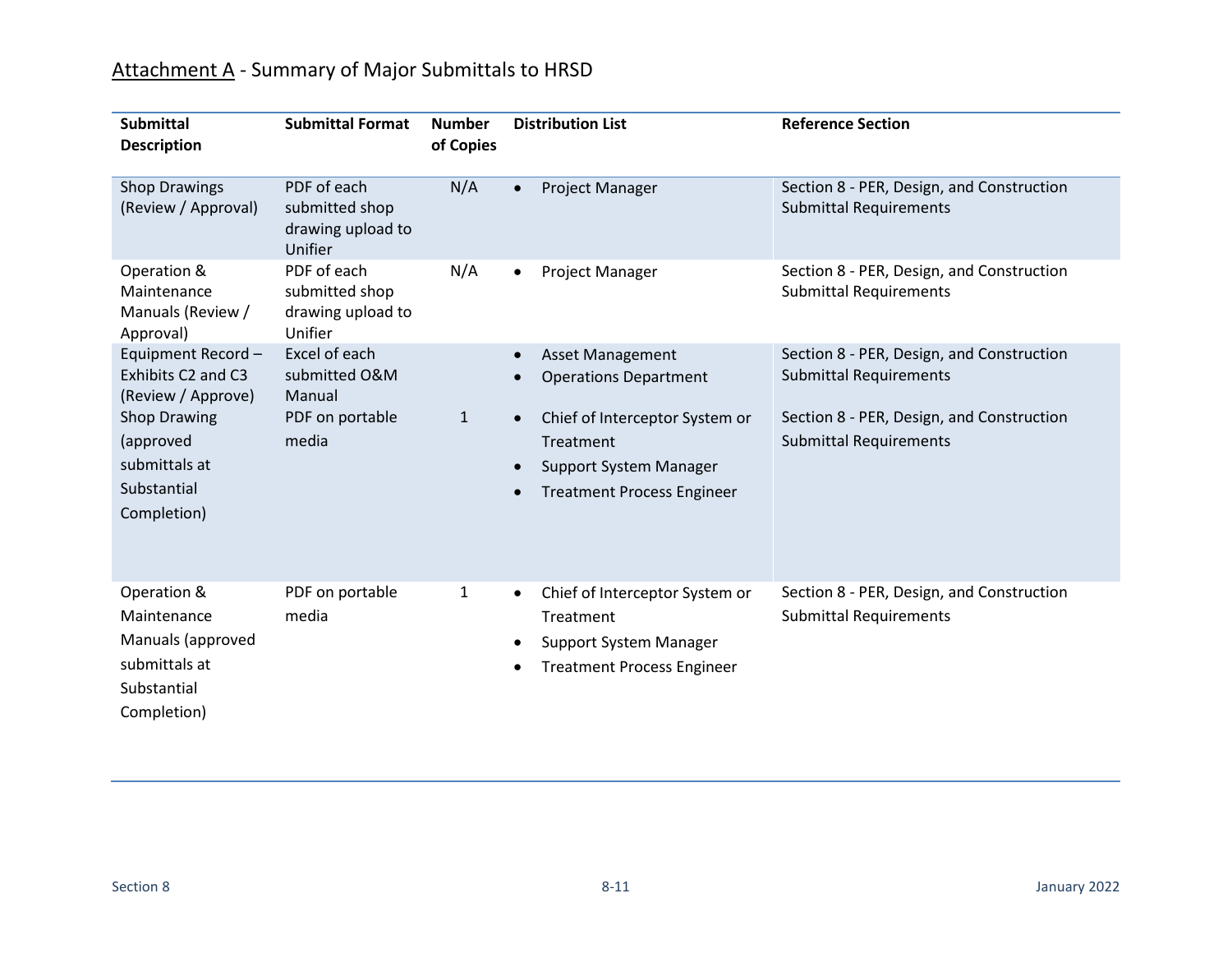| <b>Submittal</b><br><b>Description</b>                                                                                                                           | <b>Submittal Format</b>                  | <b>Number</b><br>of Copies | <b>Distribution List</b>                                                                           | <b>Reference Section</b>                                                   |
|------------------------------------------------------------------------------------------------------------------------------------------------------------------|------------------------------------------|----------------------------|----------------------------------------------------------------------------------------------------|----------------------------------------------------------------------------|
| Equipment Record-<br>Exhibits C2 and C3<br>(approved<br>submittals at<br>Substantial<br>Completion)                                                              | Excel of each<br>submitted O&M<br>Manual |                            | <b>Asset Management</b><br><b>Operations Department</b>                                            | Section 8 - PER, Design, and Construction<br><b>Submittal Requirements</b> |
| <b>Interim Record</b><br>Drawings (at<br>Substantial<br><b>Completion Stage)</b>                                                                                 | Full size prints                         | 4                          | Project Manager<br><b>Operations Department</b><br>Full size set for Electrical staff              | Section 8 - PER, Design, and Construction<br><b>Submittal Requirements</b> |
| <b>Interim Record</b><br>Drawings (at<br>Substantial<br>Completion Stage)                                                                                        | PDF upload to<br>Unifier                 | N/A                        | <b>Engineering Library</b><br>$\bullet$<br>Project Manager<br>$\bullet$<br>GIS/CAD Group           | Section 8 - PER, Design, and Construction<br><b>Submittal Requirements</b> |
| <b>Interim Valve Guides</b><br>(at Substantial<br>Completion Stage)                                                                                              | 8 1/2" x 11" paper<br>prints             | 4                          | Project Manager<br><b>Operations Department</b>                                                    | Section 8 - PER, Design, and Construction<br><b>Submittal Requirements</b> |
| <b>Interim Valve Guides</b><br>(at Substantial<br>Completion Stage)<br>Including final<br>version of digital<br>spreadsheet<br>containing X, Y, Z<br>coordinates | PDF and AutoCAD<br>upload to Unifier     | N/A                        | Project Manager<br>GIS/CAD Group                                                                   | Section 8 - PER, Design, and Construction<br><b>Submittal Requirements</b> |
| <b>Final Record</b><br>Drawings (at Final<br>Completion Stage)                                                                                                   | Full size prints                         | 4                          | Project Manager<br>$\bullet$<br><b>Operations Department</b><br>Full size set for Electrical staff | Section 8 - PER, Design, and Construction<br><b>Submittal Requirements</b> |